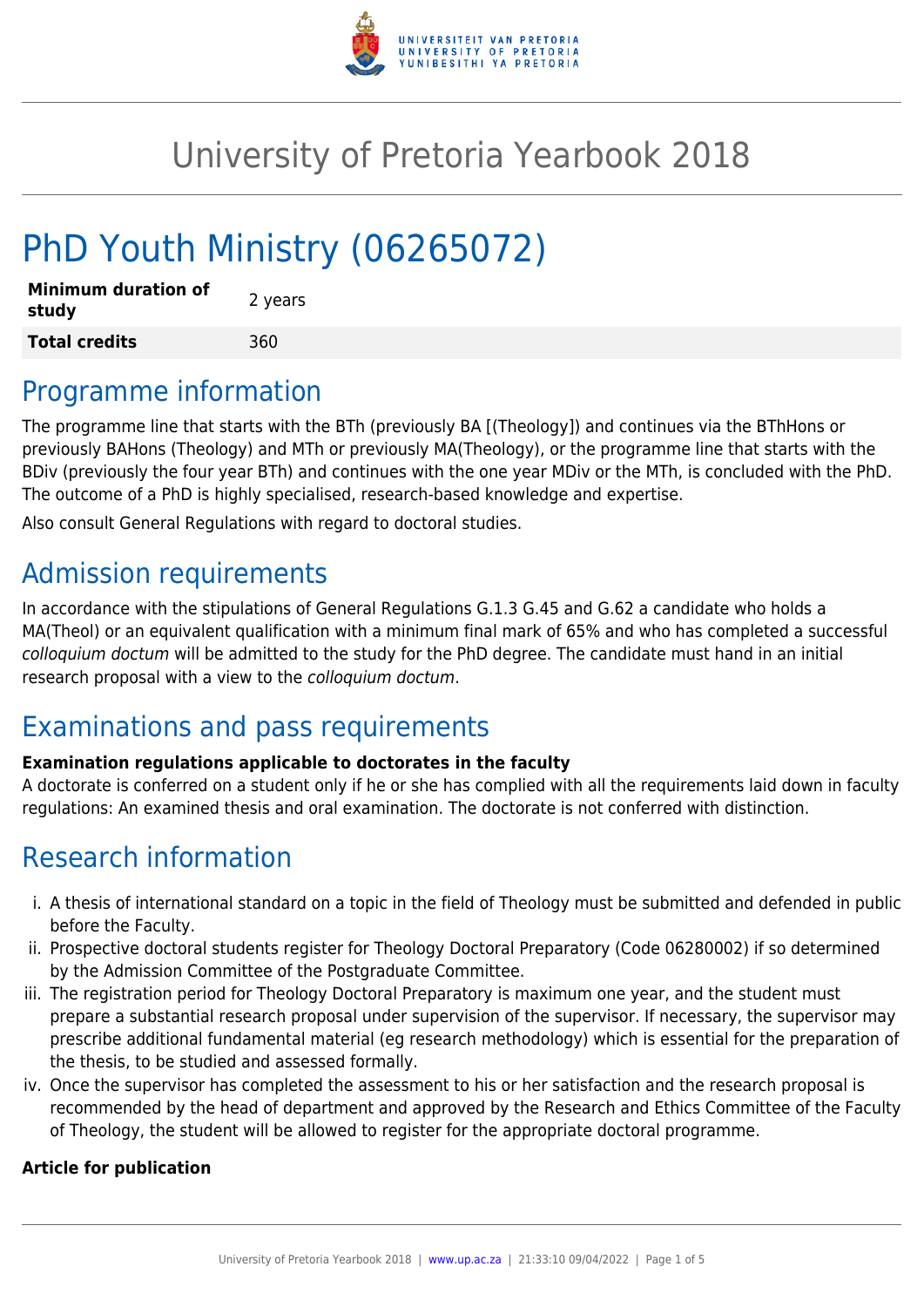

Unless Senate, on the recommendation of the supervisor, decides otherwise, a student, before or on submission of a dissertation, must submit at least one draft article for publication in a recognized academic journal and in the case of a thesis, must submit proof of submission of an article issued by an accredited journal, to the Head: Student Administration.

The draft or submitted article, as the case may be, should be based on the research that the student has conducted for the dissertation/thesis and be approved by the supervisor if the supervisor is not a co-author. The supervisor shall be responsible for ensuring that the paper is taken through all the processes of revision and resubmission, as may be necessary. Conferment of the degree may be made subject to compliance with the stipulations of this regulation.

### General information

#### **Registration for postgraduate programmes**

#### **1. Concurrent registration for a second postgraduate programme**

No student is allowed to register for more than one postgraduate programme concurrently, except where the student's academic record warrants it and with the Dean's approval. Continuation of study for the second postgraduate programme will be subject to favourable progress reported by the heads of department in the Faculty of Theology. However, no student will be allowed to participate in examinations for a second postgraduate programme in another faculty during the examinations of the Faculty of Theology.

#### **2. Renewal of registration**

Students of the University are registered for one year of study. After an academic year has expired, students wishing to continue their studies at the University must renew their registration and pay such fees for renewal of registration as prescribed.

No interruption may occur in a postgraduate student's registration for a postgraduate study programme. Should a student interrupt his/her studies, such a student will upon re-registration be liable for the full fees applicable to the degree programme.

If a student interrupts registration for the postgraduate programme and it is not renewed within four years of the first registration, the credits obtained will no longer be valid. The student should repeat the modules already passed.

A student for an honours degree must complete his or her studies within two years. Under special circumstances, the Dean, on the recommendation of the head of department, may give approval for a limited fixed extension of this period.

A master's degree is conferred on a student only if at least one year has expired after obtaining the qualifications required for master's study.

A doctorate is conferred on a student only if at least 12 months since registration for the doctorate at this University have expired. Subject to other faculty regulations, a student for a doctorate must complete his or her studies within three years after first registering for the degree. Under special circumstances, the Dean, on the recommendation of the head of department, may give approval for a limited fixed extension of this period.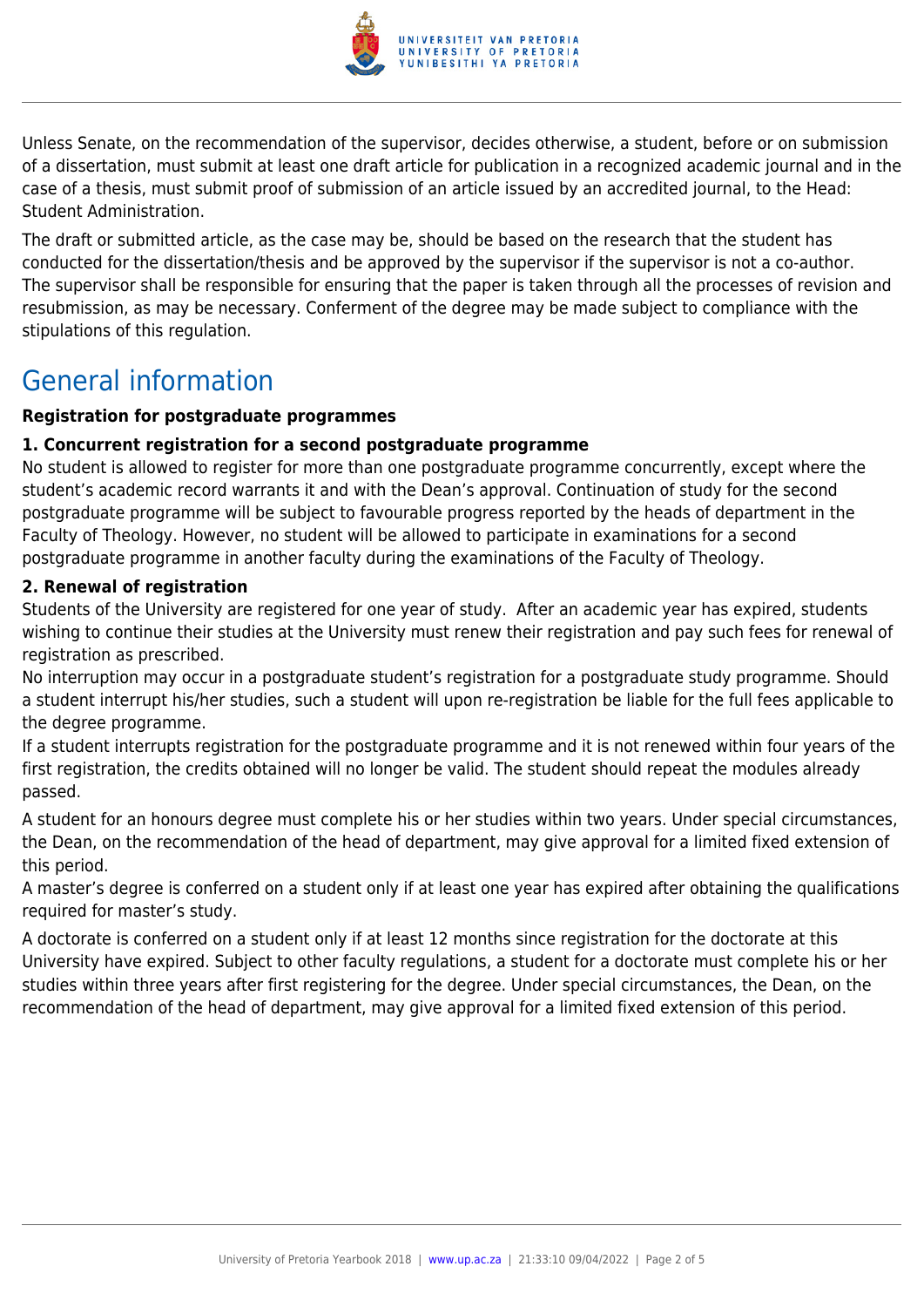

### Curriculum: Year 1

**Minimum credits: 360**

### **Core modules**

[Thesis: Practical theology youth ministry 997](https://www.up.ac.za/faculty-of-education/yearbooks/2018/modules/view/PRT 997) (PRT 997) - Credits: 360.00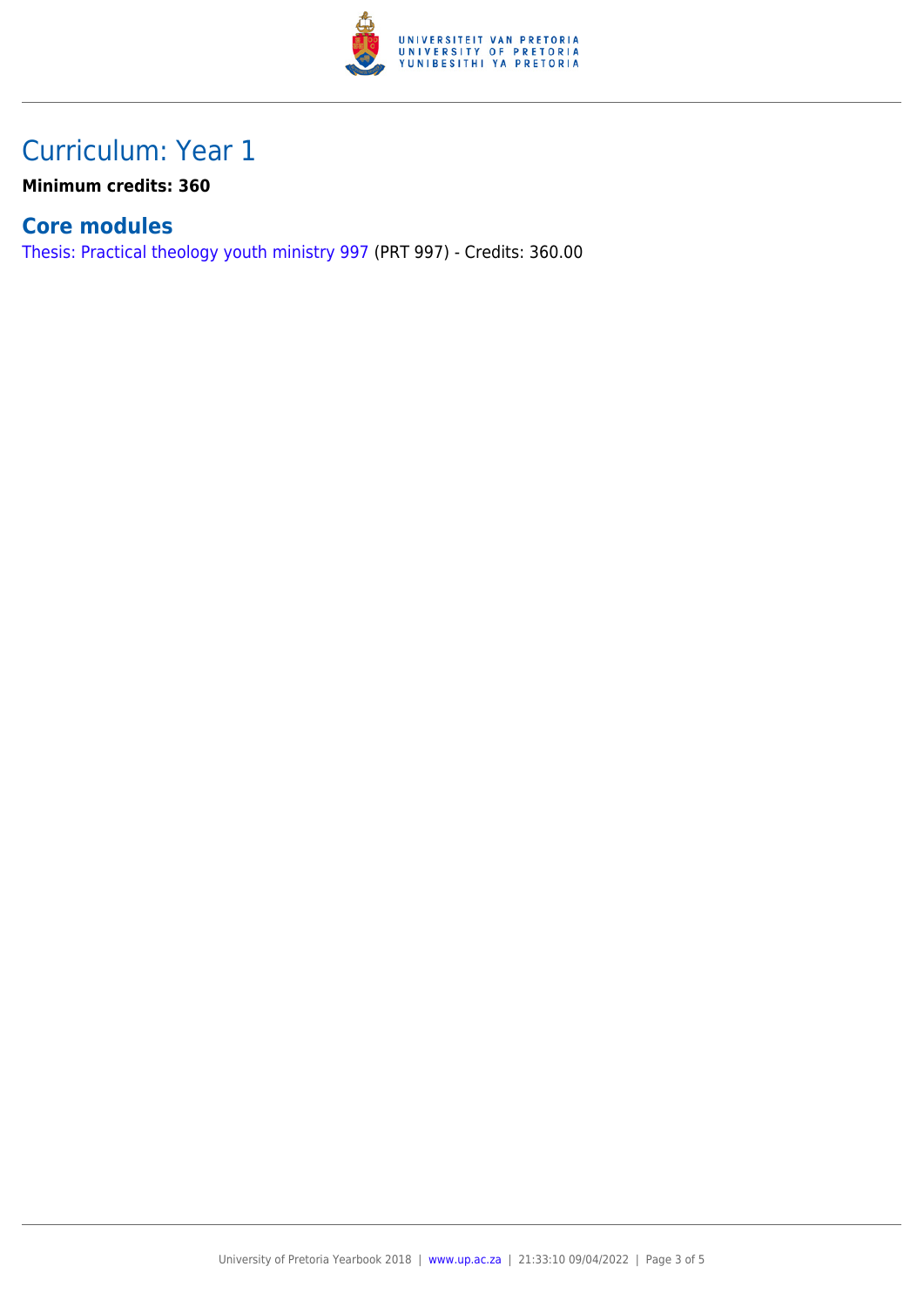

### Curriculum: Year 2

**Minimum credits: 360**

### **Core modules**

[Thesis: Practical theology youth ministry 997](https://www.up.ac.za/faculty-of-education/yearbooks/2018/modules/view/PRT 997) (PRT 997) - Credits: 360.00